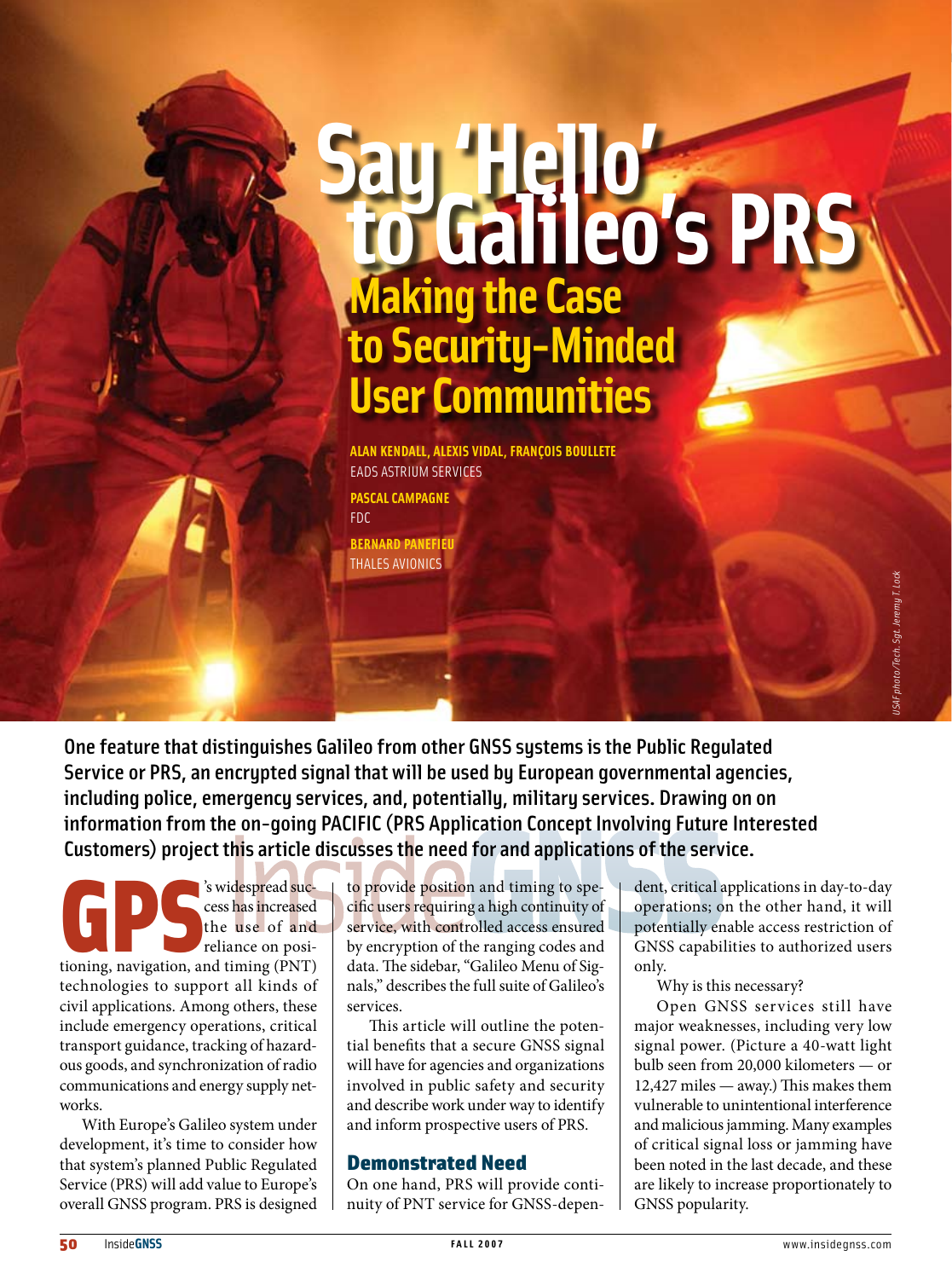In December 30, 1997, for example, a Continental trans-Atlantic flight lost all GPS signals as it descended for landing in New Jersey. Officials at Continental Airlines originally believed that the flight had been subject to intentional military jamming exercises, but later investigation revealed that the interference was actually due to a U.S. Air Force test gone awry. The source of the 200 kilometer "interference zone" was a GPS antenna with a 5-watt signal, stepping through frequencies.

In other cases, the causes are less benign. Hostile or malicious GNSS jammers are indeed proliferating, boosted by low prices and do-it-yourself information on GNSS.

As a critical infrastructure, GNSS is a likely target for hostile organizations. The capabilities offered by GNSS to hostile users should also not be ignored.

 In addition to the terrorist threat, hackers may experiment with degradation of GNSS for personal entertainment in the same way that they have attacked many websites on the Internet. This results in a risk of loss of PNT capabilities for any user of open GNSS services lacking appropriate mitigation capabilities.

Moreover, publicly available signal structures and interface control documentation make open GNSS services easy to replicate spuriously. Existing GNSS infrastructures do not allow users to authenticate signals readily and in real-time, rendering them vulnerable to spoofing, the broadcast of fake GNSS-like signals, and meaconing, the rebroadcast of same GNSS signals to create confusion.

In this context, the need to have an enhanced, asymmetric, global PNT capability arises for a variety of users who do not have access to the secured, military GPS signal.

## Introducing PACIFIC

The PACIFIC project involves 20 companies from more than 14 European countries (see **Figure 1**) and was established in the context of the Galileo research and development activities funded under the European Union's 6th Research Framework Program (FP6). PACIFIC's acronym stands for "PRS Application Concept Involving Future Interested Customers" and addresses a clear need to foster the development of the PRS user segment.

The project gathers a unique set of expertise across the PRS value chain, including equipment manufacturers, system integrators, secure system operators, and secure service providers.

Since September 2006 this consortium, led by the European GNSS Supervisory Authority (GSA) and EADS Astrium Services, has been working on developing an understanding of the needs of PRS users including technological and organizational aspects within an appropriate security framework.

The main objective of the project is to pave the way towards the introduction of the added value of the PRS capabilities into the user community. (See **Figure 2**.)

After honing the explanation of PRS benefits as part of its initial review, the PACIFIC team held its first workshop for potential users in Brussels last March. More than 130 potential users, and institutional and industrial representatives from 21

countries attended the session. Now the project team is interacting with representatives of user communities in order to provide input to the elaboration of the PRS technology development plan and the analysis of interface and market aspects.

## Illustrating PRS Benefits

Wideband signals will be permanently broadcast on frequencies (the so-called



FIGURE 1 PACIFIC Team

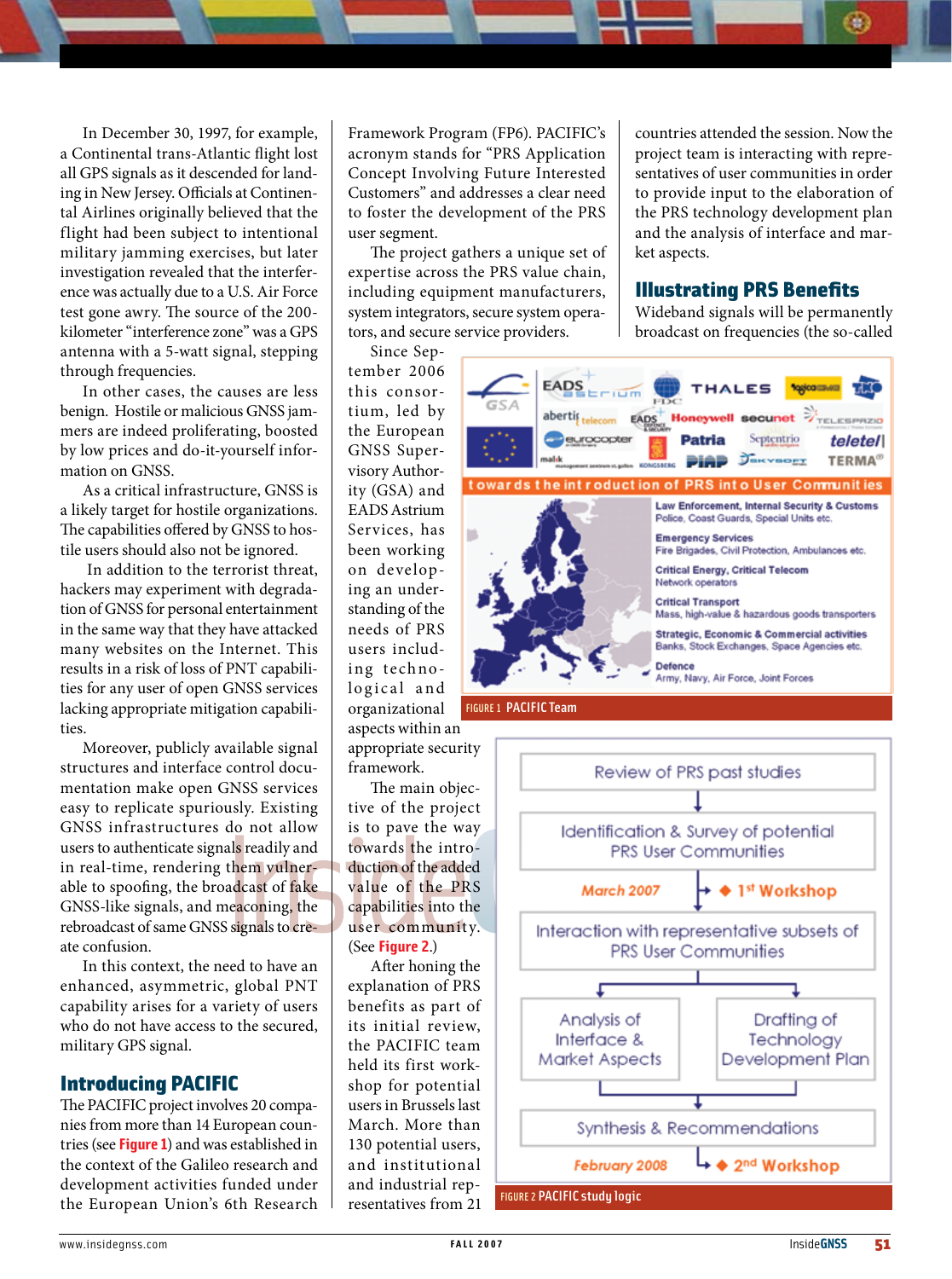#### galileo's prs

E2-L1-E1 and E6) separate from Galileo open services. Thus, they will be resistant to interference or malicious jamming of OS signals and will preserve PRS service when open services are denied locally.

Although PRS is independent from other GNSS signals, it will be interoperable with other Galileo services (OS, CS, SoL), with GPS open and military services, GLONASS, and their augmentations. Such combined use is already planned by receiver manufacturers to offer enhanced performance in terms of accuracy, integrity, continuity, and availability of PNT services, including a better robustness against interference and jamming.

The following likely scenarios clearly show the added value of PRS.

Take, for example, a threat to everyday GNSS services — one that might affect the police, fire fighters, or emergency medical transport, and weaken their ability to navigate or synchronize operations.

The potential threat could involve several low-power jammers, or a single

# Galileo's Menu of Signals

Galileo, Europe's initiative for a state-of-the-art Global Navigation Satellite System (GNSS), will provide a highly accurate, guaranteed global positioning, navigation, and timing service. The following Galileo satellite-only services will be provided worldwide and independently of other systems by combining Galileo's signals in space:

- The *Open Service (OS)* results from a combination of open signals, free of user charges, and provides position and timing performances competitive with other GNSS systems.
- TThe *Safety of Life Service (SoL)* improves the open service performances, providing timely warnings to the user when it fails to meet certain margins of accuracy (integrity). It is envisaged that a service guarantee will be provided for this service.
- The *Commercial Service (CS)* provides access to two additional signals to allow for a higher data rate throughput and to enable users to improve accuracy. It is envisaged that a service guarantee will be provided for this service. This service also provides a limited broadcasting capacity for messages from service centers to users (on the order of 500 bits per second).
- The *Public Regulated Service (PRS)* provides position and timing to specific users requiring a high continuity of service, with controlled access.Two PRS navigation signals with encrypted ranging codes and data will be available.
- TThe *Search and Rescue Service (SAR)* globally broadcasts the alert messages received from distress-emitting beacons. It will help enhance the performance of the international COSPAS-SARSAT Search and Rescue system.

high power jammer placed in strategic locations, or intense interference environment.

In this context, those users relying on open GNSS services would very likely experience reduced capability to operate in that jammed area. Coordination at the control center would be strongly affected, particularly when the mission involves other emergency services. Moreover, GNSS-dependent infrastructures such as the telecom network could fail, creating multiplied effects outside the jammed area.

In this scenario, a robust PRS signal could maintain PNT capability in an area affected by low-power jammers. It would require high-power jamming to affect PRS in any way — but such equipment is more expensive to procure and easier to detect, which reduces the likelihood of its use.

A second scenario refers to a hostile use of open GNSS services. Terrorist capabilities are enhanced by open signal availability and, as a result, it is probably inevitable that hostile forces, such

as terrorists and criminals, will take advantage of this vulnerability.

In fact, similar scenarios using communication networks capabilities have already been demonstrated through the use of GSM-triggered bomb systems (fuel depot bomb attack in Israel in 2002, Madrid train attacks in 2004).

Local voluntary denial of GSM is now being investigated or implemented for use in such critical circumstances. Similarly, authorities could voluntarily interrupt open GNSS services to prevent forms of hostile use in situations where intelligence sources report a high threat of attack.

In this scenario, PRS users will benefit from a full GNSS capability in the denied area, because they are registered as authorized users by their own government.

In summary, users equipped with PRS will benefit from the robustness of a PNT service anywhere and at any time, especially when the open signal experiences interference, hostile jamming or spoofing. They will enjoy service availability in emergency situations that require denial of open GNSS signals.

Galileo PRS will benefit users of open GNSS services, in replacement or in combination, as well as users of military GPS signals when employed in combination with a secured service.

## PRS Users & Applications

PACIFIC identified and surveyed sampled 200 user communities across the European Union and Norway in nine application areas. They gathered feedback on market, operational, and technical aspects of 600 systems that employ positioning, navigation, or timing technologies or services in nine defined application domains. The amount of information per application domain and per platform is considered sufficient to establish the survey as being representative of most of the potential PRS user communities and relevant for specific user categories and associated applications.

While it is premature to give final conclusions, the following general trends can be highlighted in terms of perceived interest in PRS by customers and applications as well as the potential for its introduction in each.

Defense. A high interest in PRS manifested itself in the defense domain, particularly for applications that need to operate in times of crisis worldwide in which the need for high robustness and continuity of PNT capabilities is critical. This need is evident from users of military GPS signals, as well as users of civil GPS signals. Users of military and civil GPS signals show great interest in PRS, particularly in its ability to pro-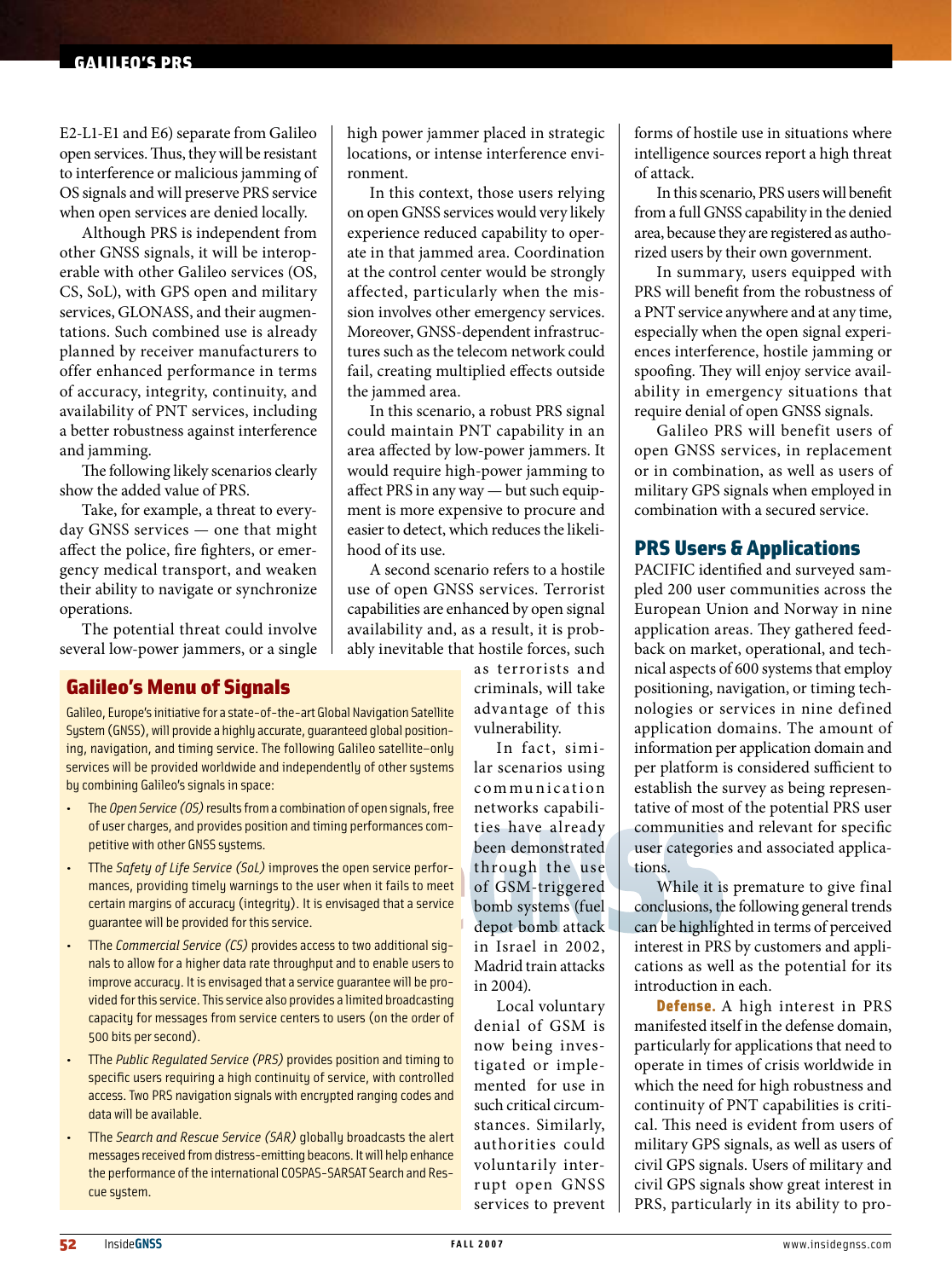

vide robustness and continuity during worldwide crises. Further investigation is required to address specific applications and operational scenarios with all type of platforms because of stringent performance requirements, integration constraints, and potential operations in unfriendly environments.

Law Enforcement, Internal Security, and **Customs.** These groups are also interested in PNT continuity in times of crisis, although with moderate performance requirements. PACIFIC must address applications and operational scenarios, especially for civil protection, health services, and police forces that use handheld terminals and land vehicles in urban or indoor environments The needs of border police and coast guards who operate helicopters or ships in rural or marine environments must also be investigated further.

**Emergency Services.** The needs in this area are similar to law enforcement requirements. Further operational scenarios must be developed for civil protection and health services units who use handheld terminals and land vehicles and for fire brigades and search and rescue units who operate in rural environments with land vehicles, helicopters, and aircraft.

**Critical Transport.** Civil aviation uses PNT capabilities extensively; however, interest in PRS is subject to regulatory requirements for operational procedures, equipment certification, and so forth. Adoption of PRS by civil aviation also depends on a cost/benefit assessment. Further investigation is required, especially for state aircraft or airport assets.

Transport of Hazardous Goods. A lower interest in PRS is perceived for highvalue items and hazardous goods transthese domains, interest in PRS revolves around the timing and synchronization of networks and fixed ground systems or around space applications (Here, the adequacy of satellite technology in general needs to be investigated.) More information is needed from a few expert user communities in each domain.

The information from the user communities compares with a 2006 topdown survey of European Union member states regarding use of PRS that was conducted by the European Commission and presented at the first PACIFIC workshop. EU Member States were asked

Users equipped with PRS will benefit from the robustness of a PNT service anywhere and at any time, especially when the open signal experiences interference, hostile jamming or spoofing.

portation. This is likely due to lack of awareness of the vulnerabilities of open PNT services for tracking and tracing applications. The increasing concern about traceability of dangerous goods will probably trigger a need for more robust and secure capabilities.

Energy, Telecom, and other Strategic Economic and Commercial Activities. In to indicate, for the nine application domains described earlier, whether use of PRS would be "most likely," "potential," or "not planned."

As of end of 2006, the highest rankings for "most likely" use of PRS appear in critical transport, emergency services, critical energy, and law enforcement, with between 35 and 47 percent posi